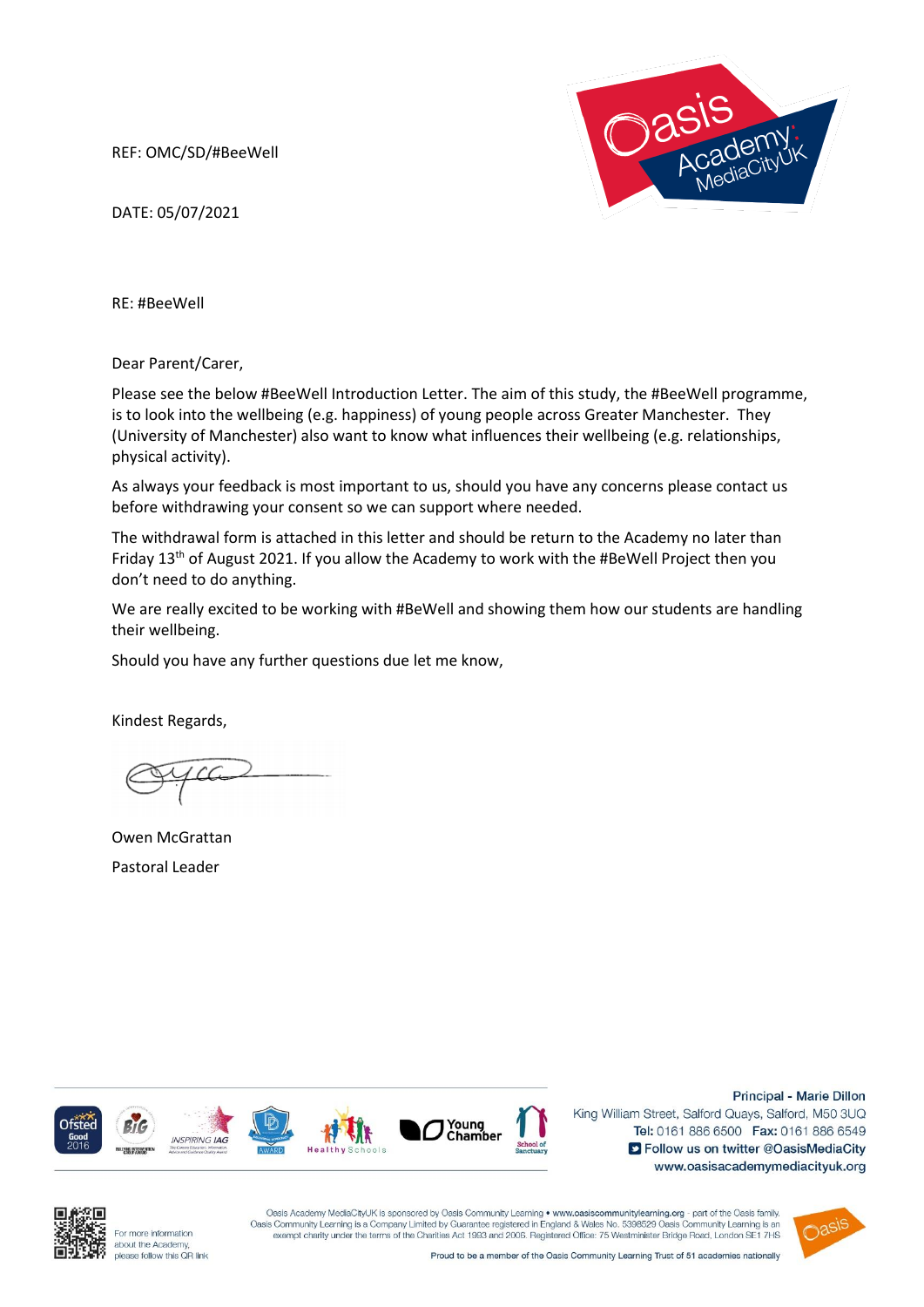# **#BeeWell**

## **Parent and Carers Information Sheet**

#### **Your child is being invited to take part in a research study.**

Before you decide whether they can take part, it is important for you to understand why the research is being conducted and what it will involve. Please take time to read the following information carefully. If anything is unclear or if you would like more information, please contact us (see 'further information' section below). Thank you for taking the time to read this.

#### **About the research**

#### **Who will conduct the research?**

Professor Neil Humphrey, Manchester Institute of Education, The University of Manchester, is leading the study. The project is a collaboration between The University of Manchester, Anna Freud National Centre for Children and Families, Child Outcomes Research Consortium, Gregson Family Foundation, and Greater Manchester Combined Authority.

#### **What is the purpose of the research?**

The aim of our study, the #BeeWell programme, is to look into the wellbeing (e.g. happiness) of young people across Greater Manchester. We also want to know what influences their wellbeing (e.g. relationships, physical activity).

#### *Who is being asked to take part?*

Your child's school has signed up to the #BeeWell programme, in which pupil's complete online surveys once a year, as follows:

|         | 2021-22   | 2022-23   | 2023-24          |
|---------|-----------|-----------|------------------|
| Year 8  | Survev    | No survey | <b>No survev</b> |
| Year 9  | No survev | Survev    | <b>No survev</b> |
| Year 10 | Survev    | lSurvev   | lSurvev          |

#### *Will the research be published?*

We will publish our findings in journals, blogs, conference presentations, doctoral student theses, and summary reports on websites and social media. Participating schools, Local Authorities, and the Greater Manchester Combined Authority will receive summary feedback reports. The project dataset will also be made publicly available. This will mean that other researchers can use the data to answer their own questions about young people's wellbeing. In all of the above, your child's responses will be completely anonymous.

#### *Disclosure and Barring Service (DBS) Check*

Members of the research team have each had DBS checks at the Enhanced Disclosure level.

#### *Who has reviewed the research project?*

The project has been reviewed and approved by The University of Manchester Research Ethics Committee 1 (Ref: 2021-11133-18179).

#### *Who is funding the research?*

The project is funded by The University of Manchester, Paul Hamlyn Foundation, The Gregson Family Foundation, The Holroyd Foundation, The National Lottery Community Fund, The Oglesby Charitable Trust, and The Peter Cundill Foundation.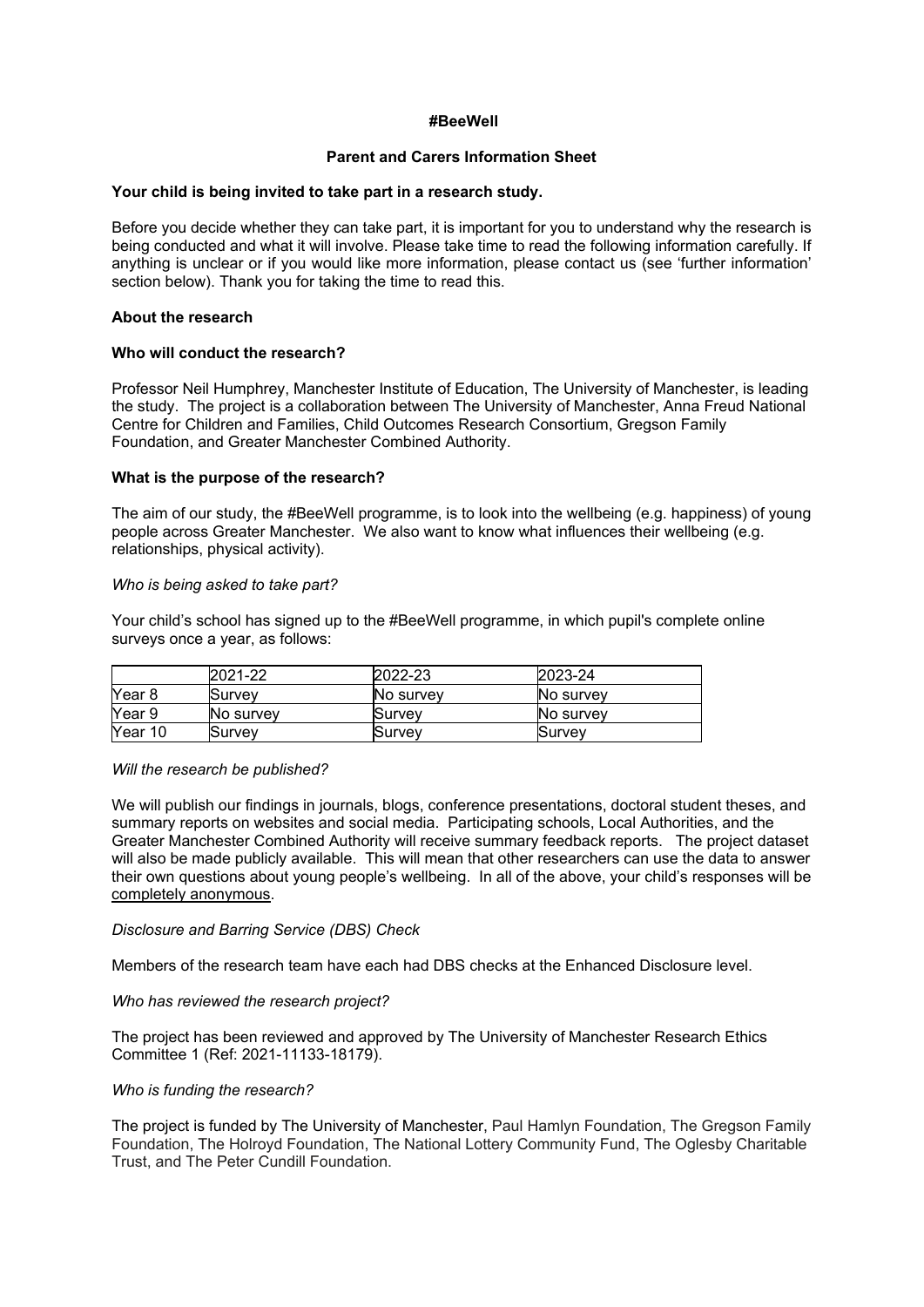# **What would my child's involvement be?**

Your child will be asked to complete a survey, which will take them 20-30 minutes. This will be done online at school. If your child is in Year 8 in 21/22, they will repeat the survey once a year for three years. Otherwise, they will only complete it once.

There are no significant risks or disadvantages to taking part in the survey. However, we will let your child know about a range of sources of support that they can seek out if any of the questions make them feel sad, worried or upset (e.g. parent/carer, Childline, member of school staff). There is no guaranteed benefit in taking part, but completing wellbeing surveys can help some young people to reflect on their lives.

#### *Will I or my child be compensated (e.g. receive money or vouchers) for taking part?*

There is no compensation available for participating.

#### *What happens if I do not want my child to take part or if I change my mind?*

It is up to you to decide if you want your child to take part or not. If you give permission, your child will also be asked if they want to take part. You can both back out at any time, without giving a reason. If after your child has taken part, you decide that you want us to remove their survey answers, you can contact us to delete the record. However, it will not be possible to remove your child's data once it has been anonymised as we will not be able to identify their specific data. This does not affect your data protection rights. If you decide that you do not want your child to take part, please complete the short 'opt out' form at the end of this sheet and return it to us using the FREEPOST address by the specified date. If you prefer, you can telephone or email us using the information provided on the optout form.

# **Data protection and confidentiality**

#### *What information will you collect about my child?*

For your child to participate in this survey we need to collect information that could identify them, called "personal identifiable information". We will need to collect:

- Forename, surname
- **Ethnicity**
- Unique pupil number
- Free school meal eligibility
- Year group
- Sex
- Special educational needs
- English as an additional language

This information will be provided by your child's school or local authority.

We will also be collecting information about your child's wellbeing, and the factors that influence their wellbeing. This includes questions about:

- Autonomy, life satisfaction, optimism and life readiness
- Psychological wellbeing, self-esteem, stress, coping, and emotion regulation
- Positive and negative emotions
- Health and routines, hobbies and entertainment, school, environment and society, relationships, and the future
- Gender identity and sexuality
- Residential postcode (so that we can see how responses vary across different neighbourhoods in Greater Manchester).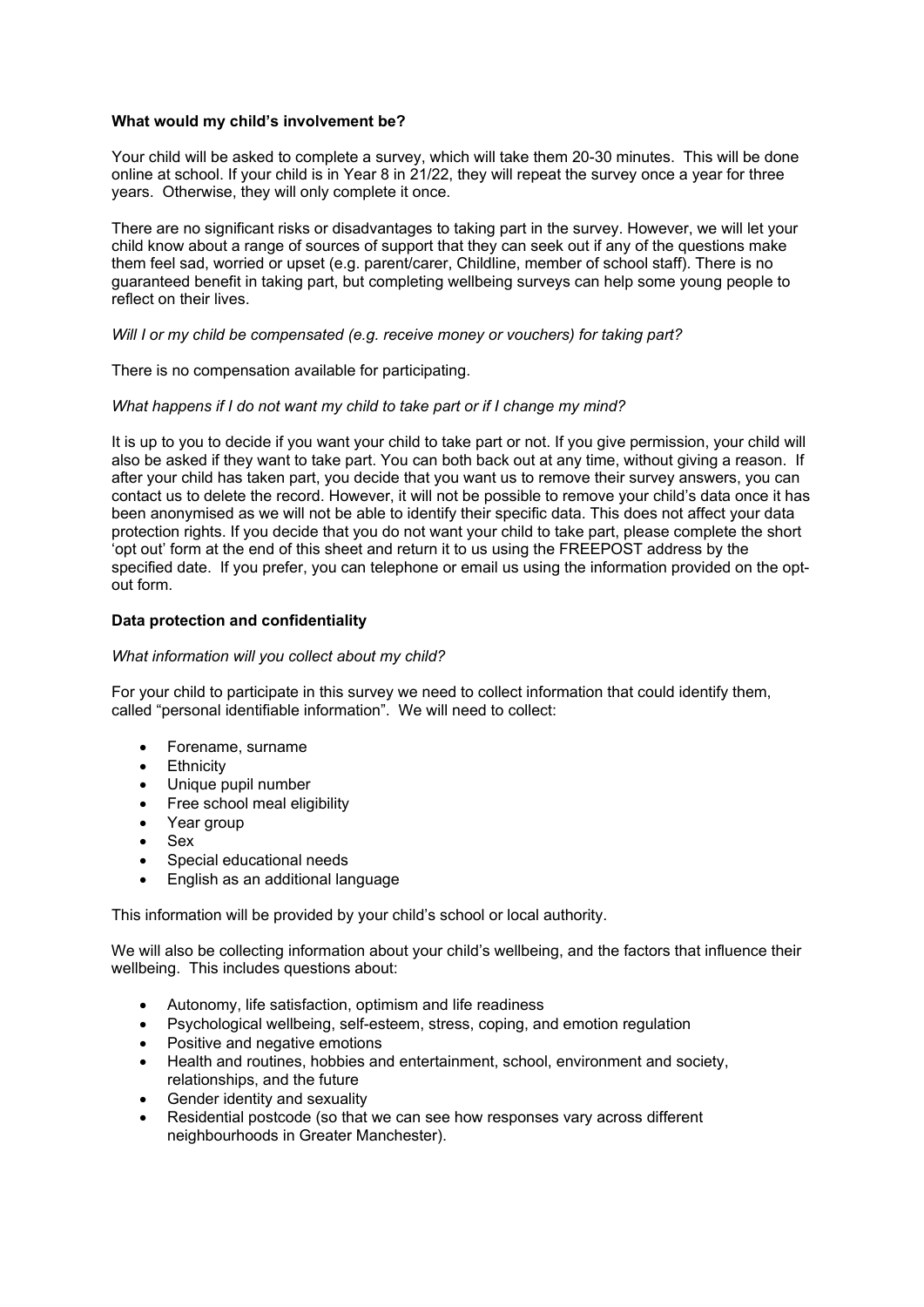We will link the information provided by your child's school or Local Authority to their survey answers. We will link their residential postcode to public information about the local area (for example, whether there is access to parks and other green spaces). In the future, we plan to link our project data to other information held about your child, for example, their education record in the National Pupil Database, or their employment and earnings information in the Longitudinal Educational Outcomes database.

# *Under what legal basis are you collecting this information?*

We are collecting and storing personal identifiable information in accordance with UK data protection law. This states that we must have a legal basis (specific reason) for collecting your data. For this study, the specific reason is that it is "a public interest task" and "a process necessary for research purposes".

# *What are my rights in relation to the information you will collect about my child?*

You have rights under data protection law with reference to your personal information. For example, you can request a copy of the information we hold about your child. If you would like to know more about your different rights or the way we use your personal information, please consult our Privacy Notice for Research:<https://documents.manchester.ac.uk/display.aspx?DocID=370955>

## *Will my child's participation in the survey be confidential? Will their personal identifiable information be protected?*

In accordance with data protection law, The University of Manchester is the Data Controller for this project. This means that we are responsible for making sure your personal information is kept secure, confidential and used only in the way you have been told it will be used. All researchers are trained, and your data will be looked after in the following ways:

- All information will be treated strictly confidentially. Only named members of the research team (all based in Manchester) will access the identifiable data\*.
- After the research team has used identifying information to link data in the ways described above, the dataset will be made anonymous.
- All survey data will be stored on a secure, encrypted and password-protected server which only named members of the research team can access.
- All data will be processed in accordance with the General Data Protection Regulation (GDPR) law.
- If you agree for your child to take part in this study and with your informed consent, the nonidentifiable survey data provided by your child will be shared with other researchers and agencies. This is in order to support additional research in accordance with The University of Manchester's Research Privacy Notice (see above link). As already noted, this information will be completely anonymous.

\* Please also note that individuals from The University of Manchester or other authorities may need to look at the data collected for this study to make sure the project is being carried out as planned. This may involve looking at identifiable data. All individuals involved in monitoring the study will have a strict duty of confidentiality to you/your child as a participant.

#### **What if I have a complaint?**

If you have a complaint to direct to members of the research team, please contact:

#### **Professor Neil Humphrey**

**Ellen Wilkinson Building, Manchester Institute of Education, The University of Manchester, Oxford Road, Manchester M13 9PL**

**Email: [neil.humphrey@manchester.ac.uk](mailto:Neil.humphrey@manchester.ac.uk)**

**Telephone: 0161 275 3404**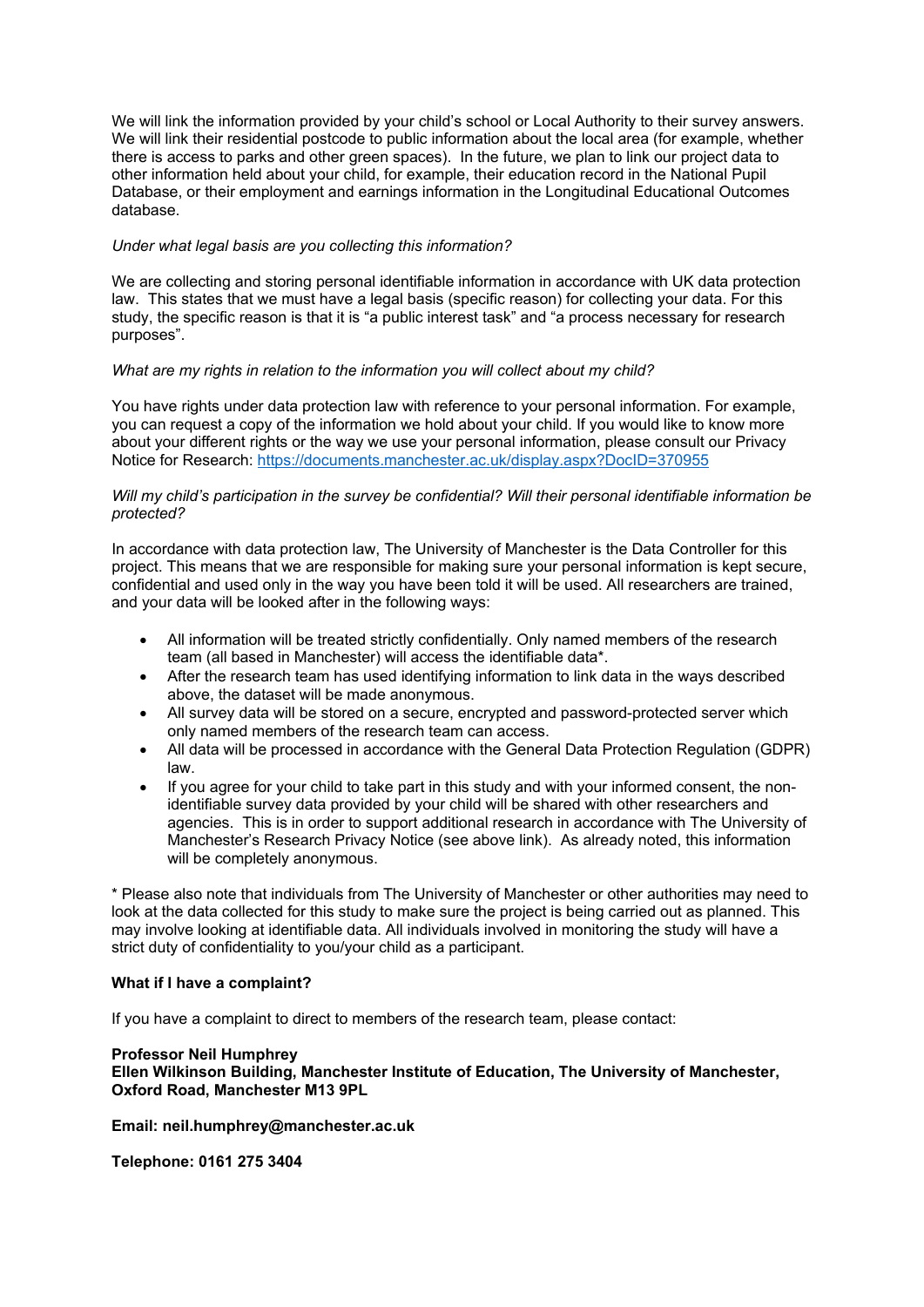If you want to make a formal complaint to someone outside of the research team or if you are not satisfied with the response you have gained from the researchers in the first instance, then please contact:

## **The Research Ethics Manager, Research Office, Christie Building, The University of Manchester, Oxford Road, Manchester, M13 9PL**

**Email: [research.complaints@manchester.ac.uk](mailto:research.complaints@manchester.ac.uk)**

# **Telephone: 0161 306 8089**

If you wish to contact us about your data protection rights, please email [dataprotection@manchester.ac.uk](mailto:dataprotection@manchester.ac.uk) or write to The Information Governance Office, Christie Building, The University of Manchester, Oxford Road, M13 9PL and we will guide you through the process of carrying out your rights.

You also have a right to complain to the Information Commissioner's Office about complaints relating to your child's personal identifiable information:

**Online:<https://ico.org.uk/make-a-complaint/>**

#### **Telephone: 0303 123 1113**

# **Further information**

If you have any questions you can email us at [beewell@manchester.ac.uk](mailto:beewell@manchester.ac.uk) or call us on 0161 275 3415.

# **Thank you for taking the time to read this information sheet.**

## **Agreeing for your child to be part of this research**

- We hope you will allow your child to take part in this research.
- In consenting on their behalf, you are agreeing for your child to participate in the #BeeWell survey, for their survey data to be linked to background information about them, and for future linkage of their data to other information held about them (outlined above in 'data protection and confidentiality').
- If you do not give your consent, you need to **return the form below as soon as possible**, and **no later than 13th August 2021**.
- Choosing not to take part will not disadvantage you or your child in any way.
- It will be made clear to all children that it is up to them if they take part. They will also be reminded that they can skip questions if they don't want to answer them.